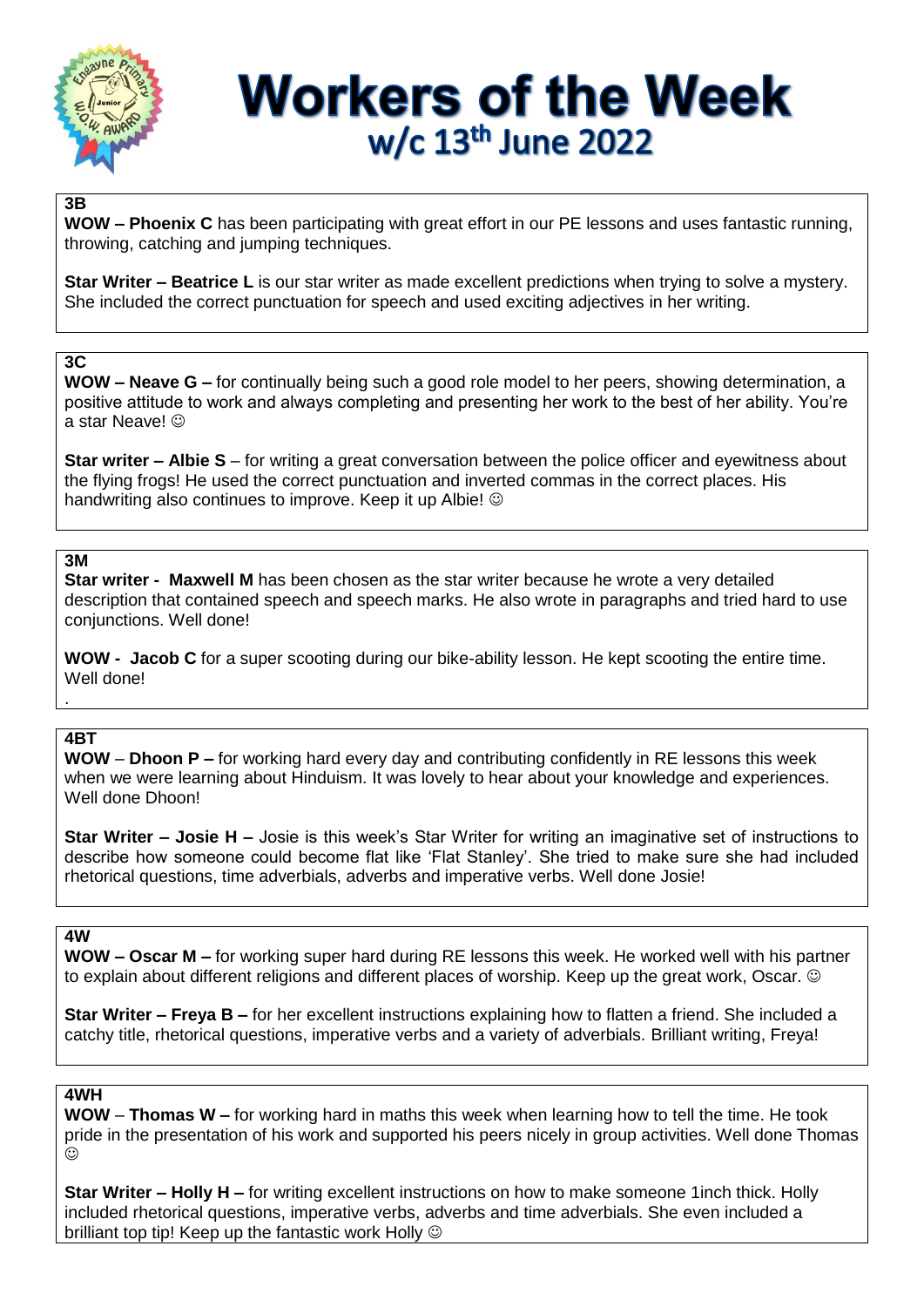

# **Workers of the Week** w/c 13<sup>th</sup> June 2022

### **5B**

**WOW – Zayn JM –** For working extremely hard this week and representing Engayne in a manner at Hallmead You engaged in every lesson by participating whenever the opportunity arose. Keep up the areat work! ©

**Star Writer – Louie P –** Well done for engaging with "The Elephant Child" story. Your notes were sequenced in chronological order which helped your narration. Keep up the great work! ©

### **5G**

**WOW – Florence H** for working hard in all subjects this week. Florence always thinks carefully about her presentation.

**Star Writer – Ronnie P** for taking great care and pride in all his work this week..

**5W**

**WOW – 5W** Whole class for excellent behaviour during Hallmead trip. All children participated in lessons and listened very carefully.

**Star Writer – Samuel J-** For engaging and answering questions during the English lesson at Hallmead. Sam wrote an excellent poem which he shared with the teacher. Well done Sam!

**6A**

**WOW – Freddie R and Ethan S** for having a fantastic attitude towards the dance performance. Well done!

**Star Writer – Charlotte H** for putting in lots of effort into her diary entries!

### **6N**

**WOW – Millie B and Maisy B** – for effort, attitude and performances during dance practice.

**Star Writer – Victoria Z** – for creating detailed diary entries from two different perspectives on the same event.

### **6P**

**WOW - Sophia C** For her artwork in the style of David Hockney. She effectively combined colourmixing skills with collage techniques to produce a great copy of the painting called 'The Bigger Splash'.

**Star Writer - Samuel L** For his continually effort to improve the skills he uses when writing. He took a story he had previously written and added new descriptions and advanced punctuation to enhance it.His work was very interesting to read